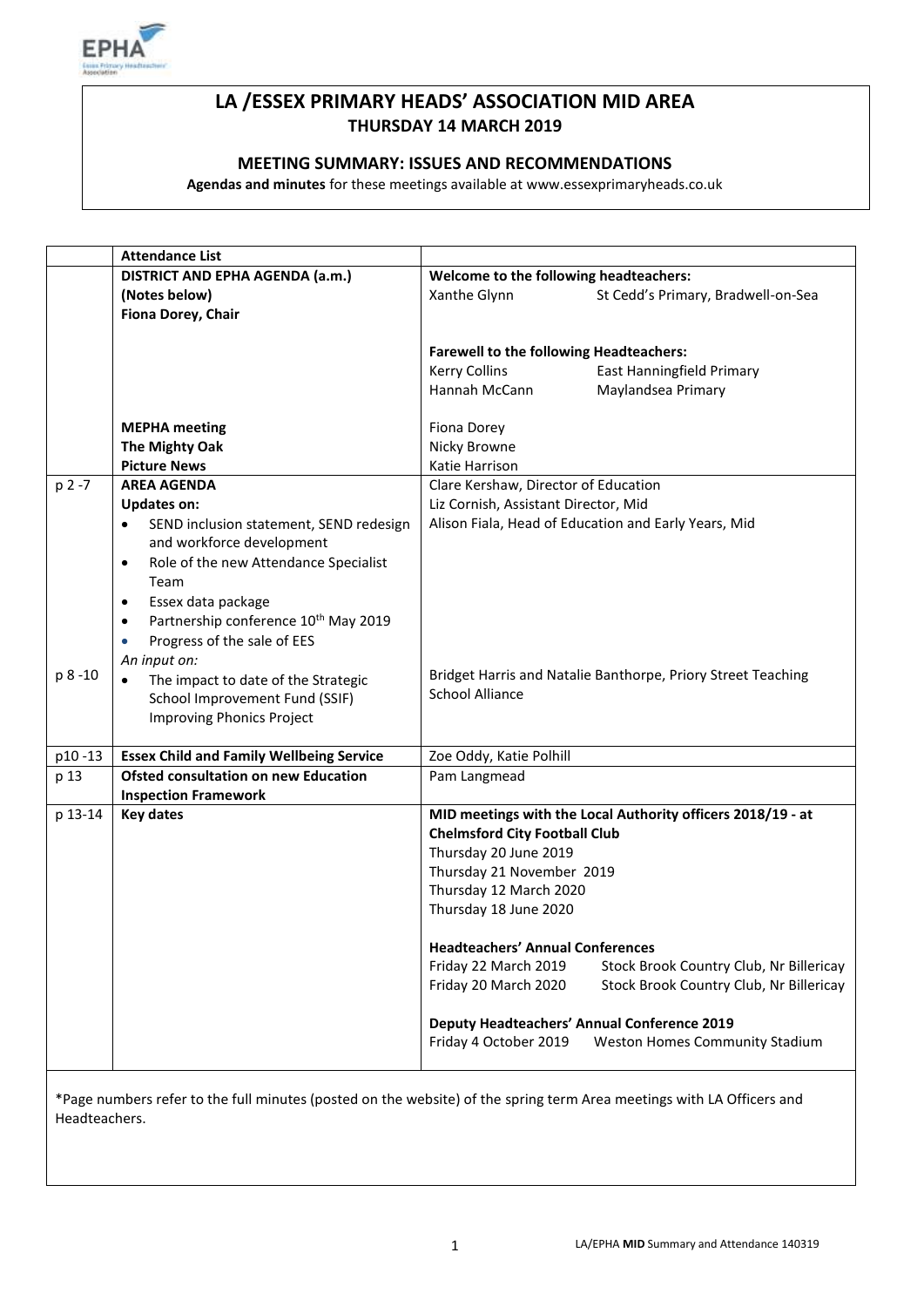

# **LA /ESSEX PRIMARY HEADS' ASSOCIATION MID AREA DISTRICT AND AREA MEETING THURSDAY 14 MARCH 2019 ATTENDANCE**

Amanda Buckland-Garnett Geraldine Denham-Hale Kate Garnett Tollesbury School

#### **LA Officers**

Sandie Leader ECC

- Cheryl Allard Caklands Infants Ross McTaggart Barnes Farm Juniors Lois Ashforth Cold Norton Primary Liz Maycock Little Waltham CE Primary Deborah Bailey John Bunyan Primary | Kate Mills John Ray Infants Dawn Baker Lawford Mead Primary Becky More Rivenhall CE Primary Paula Barningham Our Lady Immaculate Catholic Pri | Nicola Morgan-Soane Trinity Road Primary Nikki Batt **Howbridge Juniors** | Dominic Mulholland Mildmay Juniors Lisa Battersby Larkrise Primary Liz Maycock Little Waltham CE Primary Ian Bowyer **Boreham Primary Community Maire O'Regan** Margaretting CE Primary Sally Brisley Woodcroft Nursery Jacquelyn Pick Springfield Primary Collingwood Primary Matt Poyton
- Alex Burden Great Waltham CE Primary Amanda Reid Perryfields Infants Lorraine Cannon Moulsham Infants Matches Music Riches Kings Road Primary Alison Cole St Peter's Primary, Coggeshall Maria Rumsey St Michael's CE Juniors Anna Conley **The Howbridge Infants** Claire Russell Notley Green Primary Debbie Crabb Bocking Church Street Primary Lesley Schlanker Baddow Hall Infants Hilary Crick Chancellor Park Primary Fullelen Shaw Elmstead Primary Dawn Dack Wentworth Primary Heather Shelley Broomfield Primary Jona Davies St John's CE Primary, Danbury Caroline Shingleton Wethersfield Primary Diane Deans **Marie Court Primary** Marie Staley Moulsham Juniors St Mary's CE Primary, Burnham | Paul Sully

Sarah Donnelly Richard de Clare Primary **Louise Venables** Shalford Primary Fiona Dorey Great Bradfords Juniors/Mid Chair | Mike Walsh Kelvedon Academy Zanya Farmer Barnes Farm Infants Pauline Ward St Cedd's/Southminster Prim Lisa Feldman Finchingfield Primary Janis Waters Great Leighs Primary Wendy Figueira St Peter's CE Primary **Debs Watson Tanglewood Nursery** Debs Watson Karen Harrison John Ray Juniors  $\parallel$  Mike Williams Trinity St Mary's CE Primary Natalie Hawkes Newlands Spring Primary Linda Wiskin The Cathedral School Xanthe Glynn St Cedd's CE Primary Carol Gooding Danbury Park Primary **In Attendance** Mary Gurr **Hatfield Peverel Infants** Pam Langmead Professional Officer Shelley Jones de Vere Primary **Nicky Browne** The Mighty Oak Michelle Keeling Rayne Primary **Katie Harrison** Picture News Ann Kelliher **Holy Family Catholic Primary** Natalie Williams Studybugs Kelly Koller The Beaulieu Park Academy

Clare Kershaw Director of Education Liz Cornish Assistant Director, South Philippa Holliday Assistant Director, North East Alison Fiala **Head of Education and Early Years** Cathie Bonich School Effectiveness Partner, Mid Caroline Gibson School Effectiveness Partner, Mid **ECFWS** Carole Farrer School Effectiveness Partner, Mid Zoe Oddy Quadrant Director Mid Tony Sale **ECC Send Manager** Katie Polhill Healthy Schools Simone Webb ECC Attendance Specialist

Rachael Plunkett Hayley Todd

**Present** Sarah Manning Galleywood Infants Lawford Mead Primary Priory Primary, Bicknacre Beehive Lane Primary Holy Trinity CE Primary

Note: If your attendance or apologies have not been noted please contact the EPHA Professional Officer at [pam@langmead.me.uk](mailto:pam@langmead.me.uk) for amendment.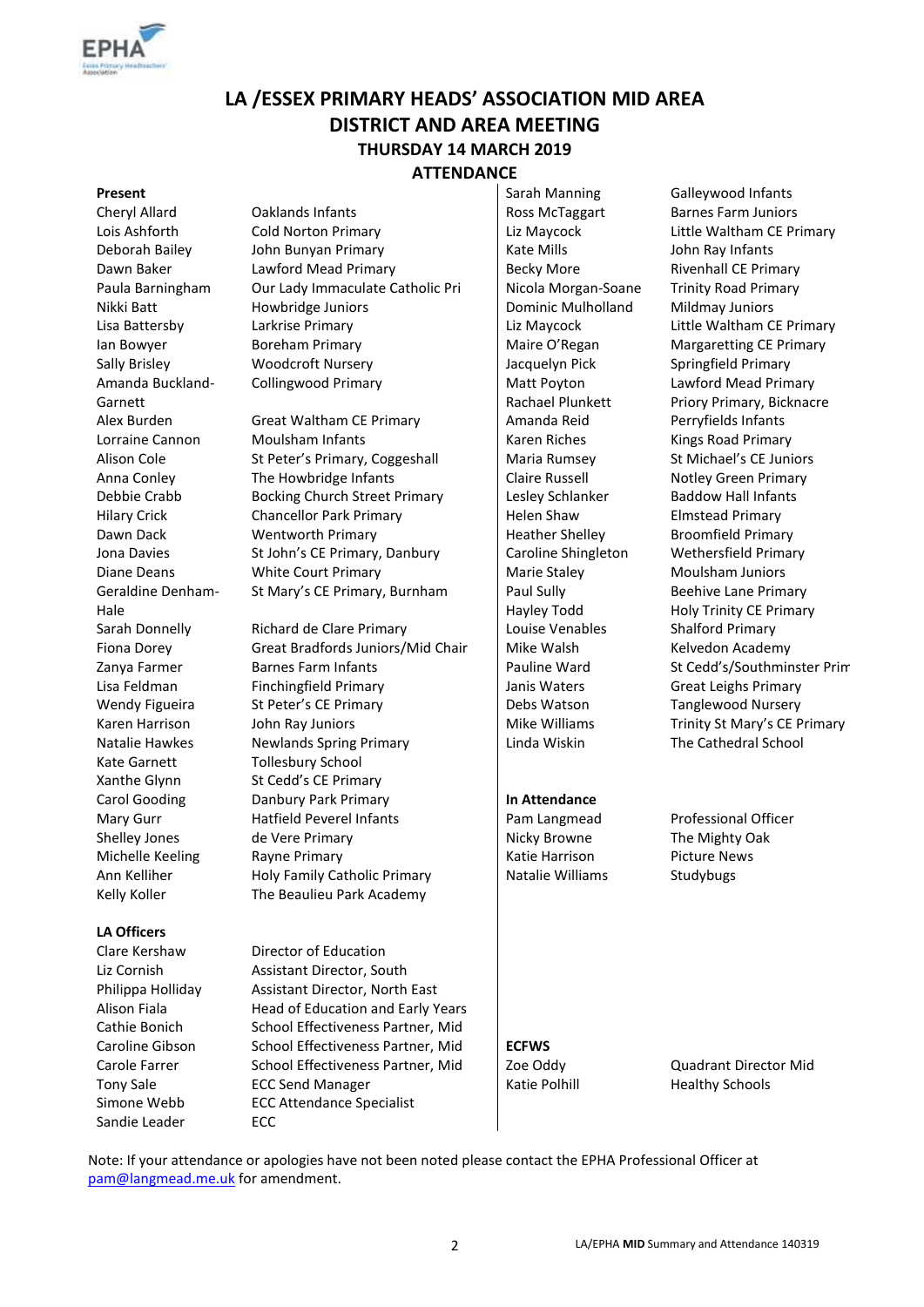

### **MID EPHA AREA MEETING MINUTES 14 March 2019**

#### **1. WELCOME**

Fiona Dorey, MEPHA Chair, welcomed headteachers to the meeting.

| Welcome to the following headteachers: |                                    |  |
|----------------------------------------|------------------------------------|--|
| Xanthe Glynn                           | St Cedd's Primary, Bradwell-on-Sea |  |

#### **Farewell to the following Headteachers:**

| Kerry Collins | East Hanningfield Primary |
|---------------|---------------------------|
| Hannah McCann | Maylandsea Primary        |

Fiona congratulated Ceri Jones, Headteacher at Chipping Hill Primary, and Marie Staley, Headteacher at Moulsham Juniors, who were both Highly Commended in the Primary Headteacher of the Year category in the recent Essex Teaching Awards.

#### **2. THE MIGHTY OAK**

Nicky Browne attended the meeting to talk about the Mighty Oak public speaking programme. This is a programme designed for the class teacher to teach. It includes a step-by-step guide to teaching every child, from Year 2 to Year 6, the four pillars of public speaking.

*To stand like a Mighty Oak has improved the communication skills of our children tremendously. This carefully orchestrated Public Speaking Programme, encourages children to overcome fear, gain skills and inspire others to stand tall and speak out. The children are taken on a journey to prepare them to perform to a live audience. The programme is deliberately and carefully structured with purpose: to inform, to convince and to entertain. The children are taught to consider the way they stand, move, use their voice and maintain eye-contact to draw their audience in. The Might Oak Public Speaking Scheme of Work has had a significant impact on our children's behaviour and achievement beyond the lessons. They have transferred their skills to enhance their performance across the curriculum, particularly when they are presenting, persuading or performing.*

The main programme includes staff training, manuals, teaching tools, all-year support, and further ongoing training is available. In addition, the company runs a Year 4 public speaking competition, held at Anglia Ruskin University.

More information from Nicky Browne [nickybrowne@icloud.com](mailto:nickybrowne@icloud.com) 07810 771171

#### **3. PICTURE NEWS**

Katie Harrison attended the meeting to talk about Picture News, an online and hard copy news resources that schools can access to support assemblies and gather information about topical and current events that is age-appropriate for pupils.

Katie explained: *"Each week we choose a current news story, turn it into a vibrant A2 poster with a thought provoking question and provide an assembly plan with British values, KS1 and KS2 focus cards all sent across in a colourful tube!"*

The programme produces teaching resources for assemblies. Each weekly pack contains a large A2 poster with an open-ended question. It also includes a detailed assembly plan, with web-links, KS1 and KS2 focus cards to develop further learning and a linked British values card. Subscription Costs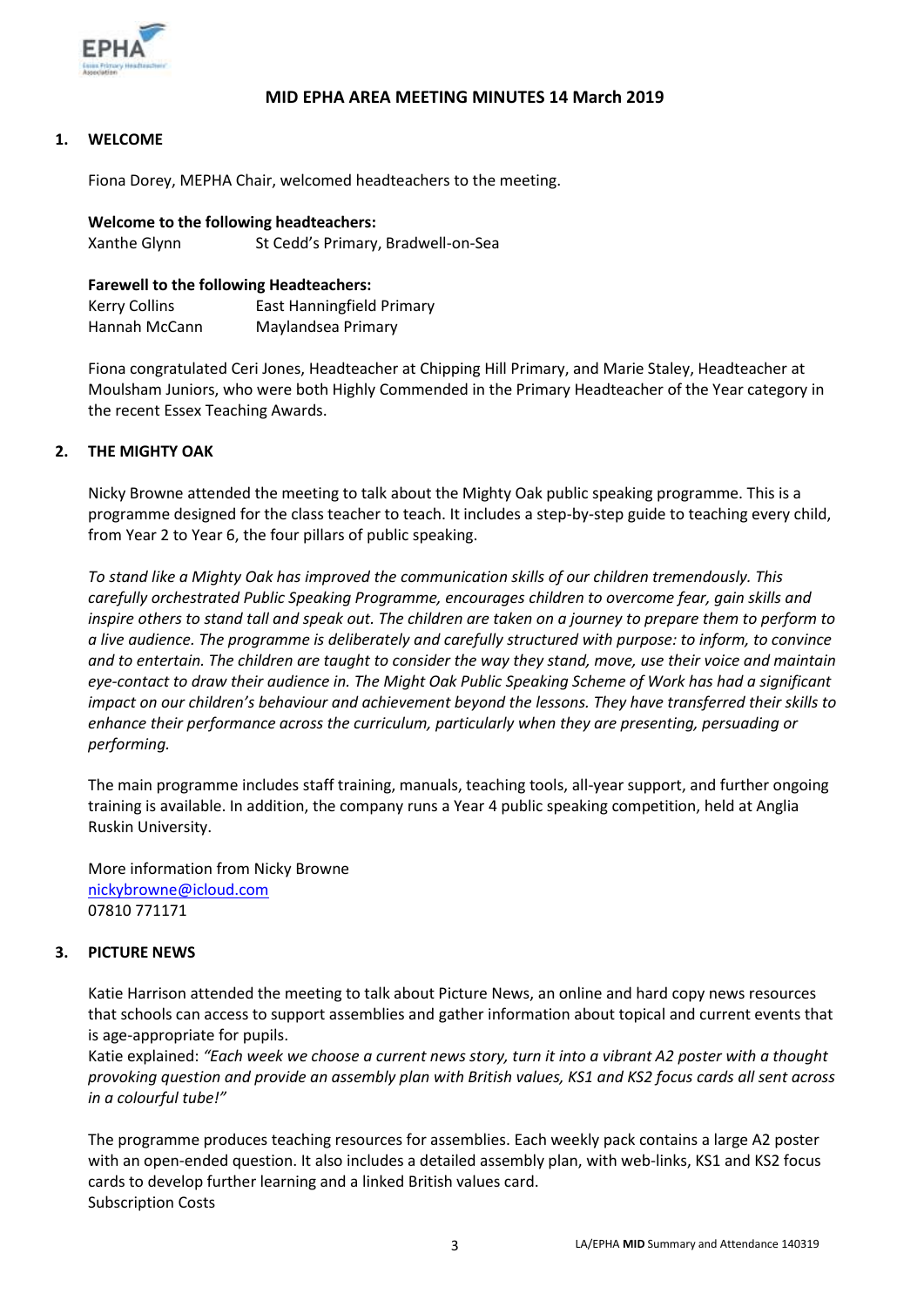

1-year every week - £320 via post and email with full access to Picture News Online and receive a display wallet for storing posters free of charge

1-year alternate week - £220 via post and email every other week, with full access to Picture News Online – including all online packs, includes display wallet

1-year online only - £120 via email every week with full access to Picture News Online

1-year EYFS online - £60 via email every week

More information at <http://www.picture-news.co.uk/>

#### **4. MID EPHA UPDATE**

**a)** Fiona Dorey asked headteachers to fill out the evaluation forms for the meeting. The LA has introduced a new format to include case studies and good practice sessions, and EPHA wants to ensure that this, and other parts of the meeting are useful and welcomed by heads. EPHA will use the evaluations of the meetings to decide future content.

## **b) School funding campaign**

The EPHA Professional Officer explained that Alan Garnett, headteacher at North Primary, had shared information at the North east meeting about school funding cuts, and asked headteachers a number of questions.

Pam shared a definition of the word POIKILOTHERMIC which he related to the current experience of school funding.

Amphibians are poikilothermic.

Their body temperatures adapt automatically to changes in their environment without their noticing. Theoretically you could put a frog in a pan of cold water and bring it gently to the boil, cooking the creature to death before without realising.

That pan of gradually warming water is your school and that frog is you.

Now the water is boiling is it any wonder little froglets don't want to jump in.

Pam asked the following questions

Have you had to make staff redundant? *– around a third of headteachers responded "yes"* Are you having to make staff redundant in the coming year? *- around a third of headteachers responded "yes"*

Are you not replacing staff when they leave? – *a majority of headteachers responded "yes"* Are you putting less into your budgets for buildings upkeep than you have done in previous years? – *a majority of headteachers responded "yes"*

Are you doing somebody else's job in part or full on top of your own on a regular basis? All of the headteachers responded "yes"

The NAHT is holding a meeting on Tuesday 19<sup>th</sup> March at The Ivy Hotel in Margaretting.

**c) The Spring term EPHA newsletter**, including the remaining meeting dates for the 2018/19 school year, was circulated to headteachers at the meeting -these can also be found on the Newsletter page of the EPHA websit[e www.essexprimaryheads.co.uk.](http://www.essexprimaryheads.co.uk/)